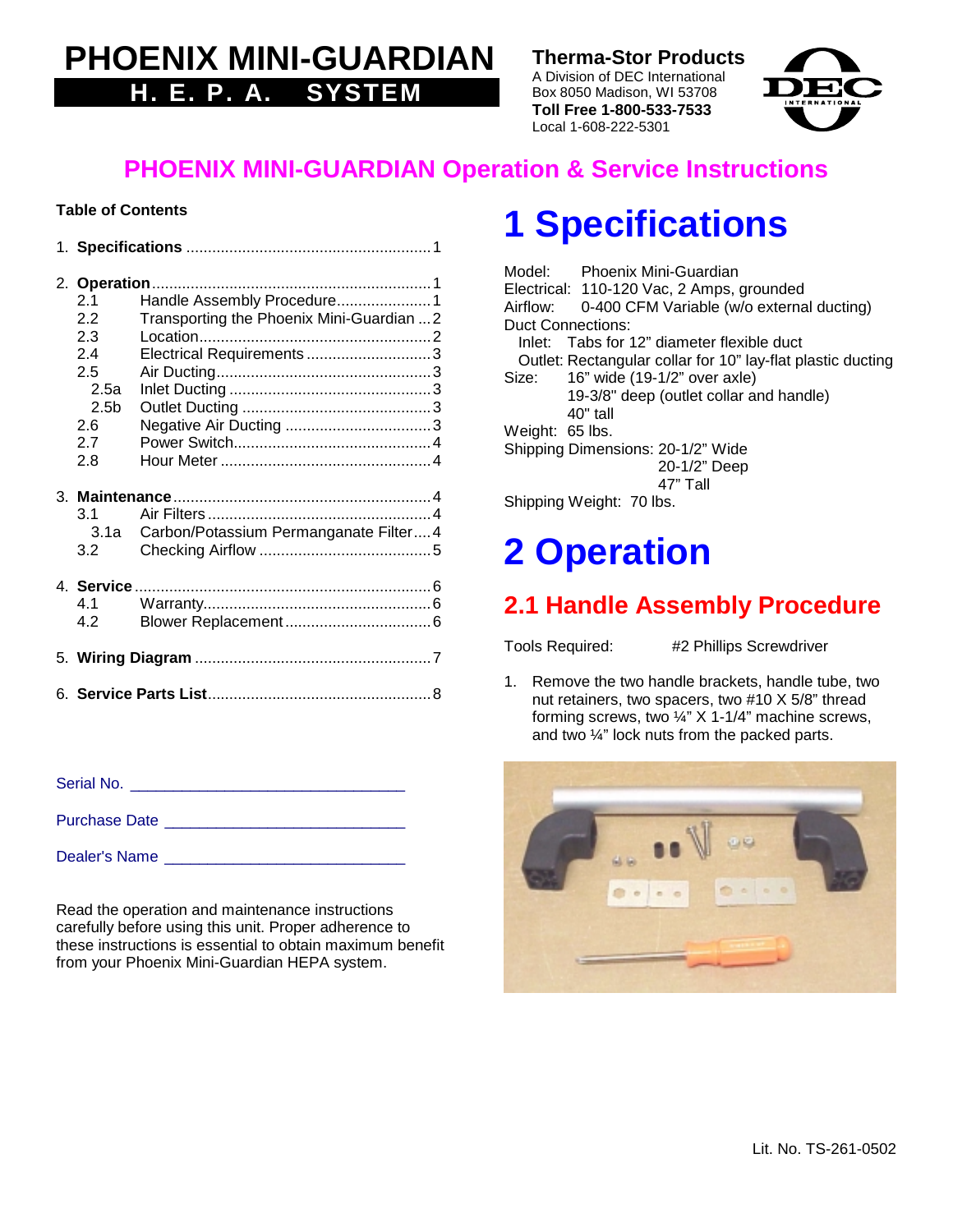2. Fold the nut retainers in half along the perforated line. Leave the nut retainer slightly spread apart.



3. Place the nut retainers inside the back of the cabinet, as shown below. Using a Phillips screwdriver, thread a #10 x 5/8" screw through a nut retainer, the cabinet, and into the small boss on a handle bracket. Do not tighten completely.



4. Insert the handle tube into the remaining handle bracket and into the attached handle bracket. Attach the second handle bracket as described above.



6. Slide one spacer over a  $\frac{1}{4}$ " x1 $\frac{1}{4}$ " machine screw and insert them into the hole in the handle bracket.



6. Place a  $\frac{1}{4}$ " lock nut into the hexagonal hole in the nut retainer and tighten with a Phillips screwdriver. Now tighten the small screw. Repeat this procedure on the other side.



## **2.2 Transporting the Phoenix**

The Phoenix Mini-Guardian should be upright when transported by vehicle. It may be tipped on to its back for loading and moving by hand or for use on location.

#### **2.3 Location**

Note the following precautions when locating the Phoenix Mini-Guardian:

- It is designed to be used INDOORS ONLY.
- If used in a wet area, plug it into a GROUND FAULT INTERRUPTER.
- DO NOT use the Phoenix Mini-Guardian as a bench or table.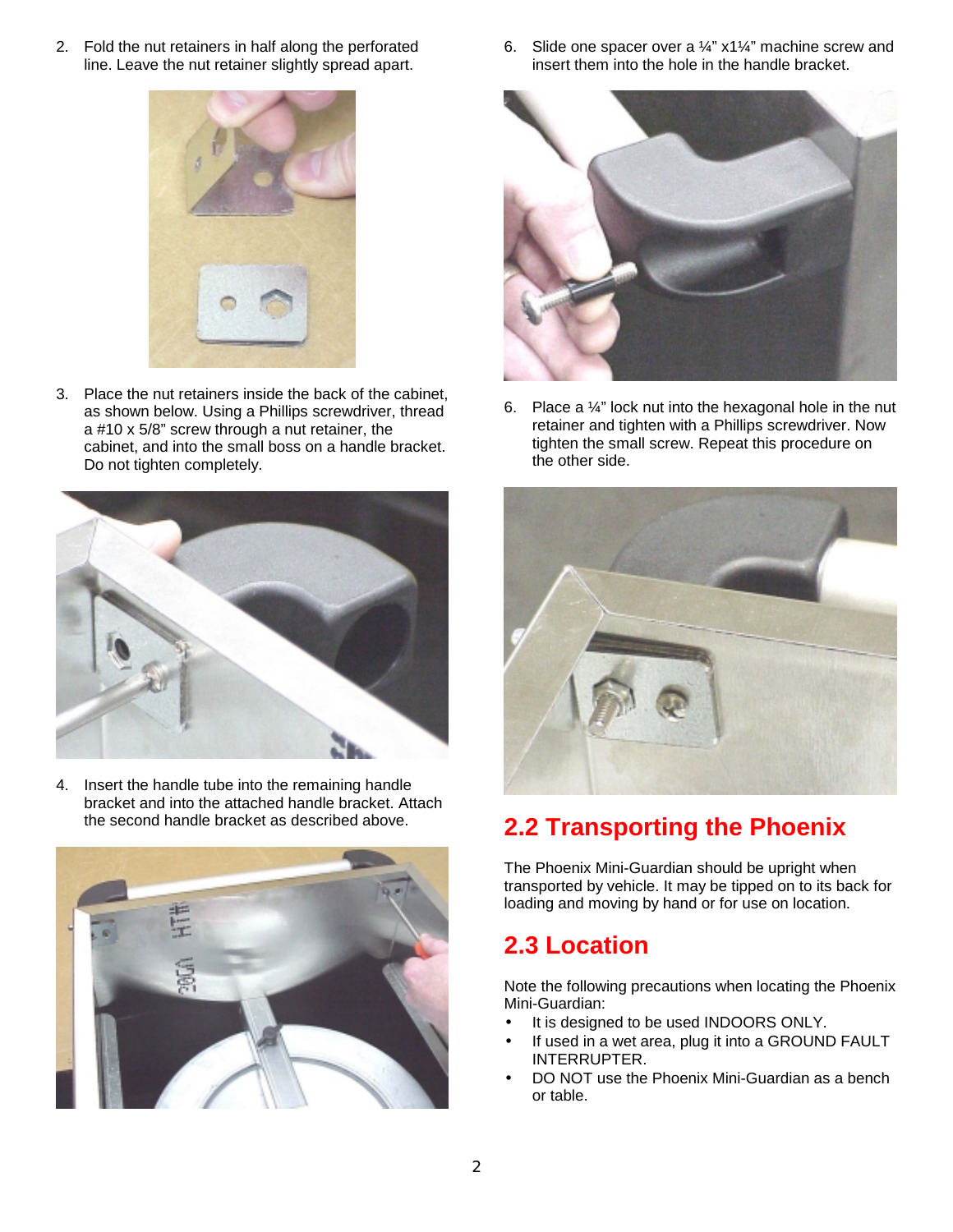The air inlet on top & the side outlets should be at least 1 foot from walls and other obstructions to airflow.

#### **2.4 Electrical Requirements**

The Phoenix Mini-Guardian can be plugged into a grounded 15 Amp circuit. It draws about 2 Amps with clean filters and no ducting. The amp draw will decrease slightly with added ducting and as the filters load with particulate.

If an extension cord is required, it must have a minimum of 18 gauge conductors if 25 feet long or less and 16 gauge conductors if greater than 25 feet long.

## **2.5 Air Ducting**

#### **2.5a Inlet Ducting**

Occasionally the area to be filtered is difficult to access and/or the unit cannot be located in the area. In such cases, the air can be ducted to the unit's inlet.

A round 12" diameter flexible duct can be attached to the unit inlet on top. It connects by placing the wire in the duct under the four tabs on the top. It may be removed after use for easier transport and storage. Flexible 12" duct is available from Therma-Stor Products.



#### **2.5b Outlet Ducting**

A detachable rectangular exhaust collar is supplied that will allow 10" round lay-flat plastic duct to be attached to the Phoenix Mini-Guardian outlet. Lay-flat plastic ducting is available from Therma-Stor Products.

To attach ducting to a collar, remove the collar from the unit by sliding the collar upward out of the guide. Put the plastic duct end through the collar center. Roll the duct end outward so that it over-laps the outside of the collar. The duct will hook over the collar, preventing it from slipping off.



## **2.6 Negative Air Ducting**

The Phoenix Mini-Guardian can be used to filter and exhaust air from a space. By exhausting to outside the space, the space will be under a slight negative pressure. This will help prevent airborne particles from leaving the space, since the negative pressure will draw air in through openings in the space's exterior.

The quantity of air exhausted depends on how the unit is ducted and what speed is used. A duct can be directed outside. Cover the other exhaust openings to direct all the filtered air outside. This would result in up to 400 CFM being exhausted on high speed and an equal amount of fresh air being drawn in.

**CAUTION**: Exhausting too much air from a space with open combustion devices (e.g. furnace, fireplace or water heater) can cause those devices to backdraft. This can contaminate the space with potentially fatal gases. In such cases, the Phoenix Mini-Guardian must be used in one of the following three ways:

- A. As a filtering unit only. Exhausting no air from the space and thus causing no negative pressure or backdrafting.
- B. Exhausting a very limited amount of air which does not cause backdrafting. In case B, the open combustion devices must be thoroughly checked to guarantee that they do not backdraft while the Phoenix Mini-Guardian is running.
- C. Direct the outlet duct from the Mini-Guardian to the room with the open combustion device(s). This will positively pressurize the room, thus preventing backdrafting. As in case B, those combustion devices must be checked after the Mini-Guardian is running to guarantee that they are not backdrafting.

The duct can be directed outside, exhausting a portion of the filtered air. The rest of the filtered air is recirculated inside the space. Blocking the other supply holes will determine the amount of air that is exhausted. By adjusting the blocking plates over the supply openings, the quantity exhausted can be adjusted down to no flow.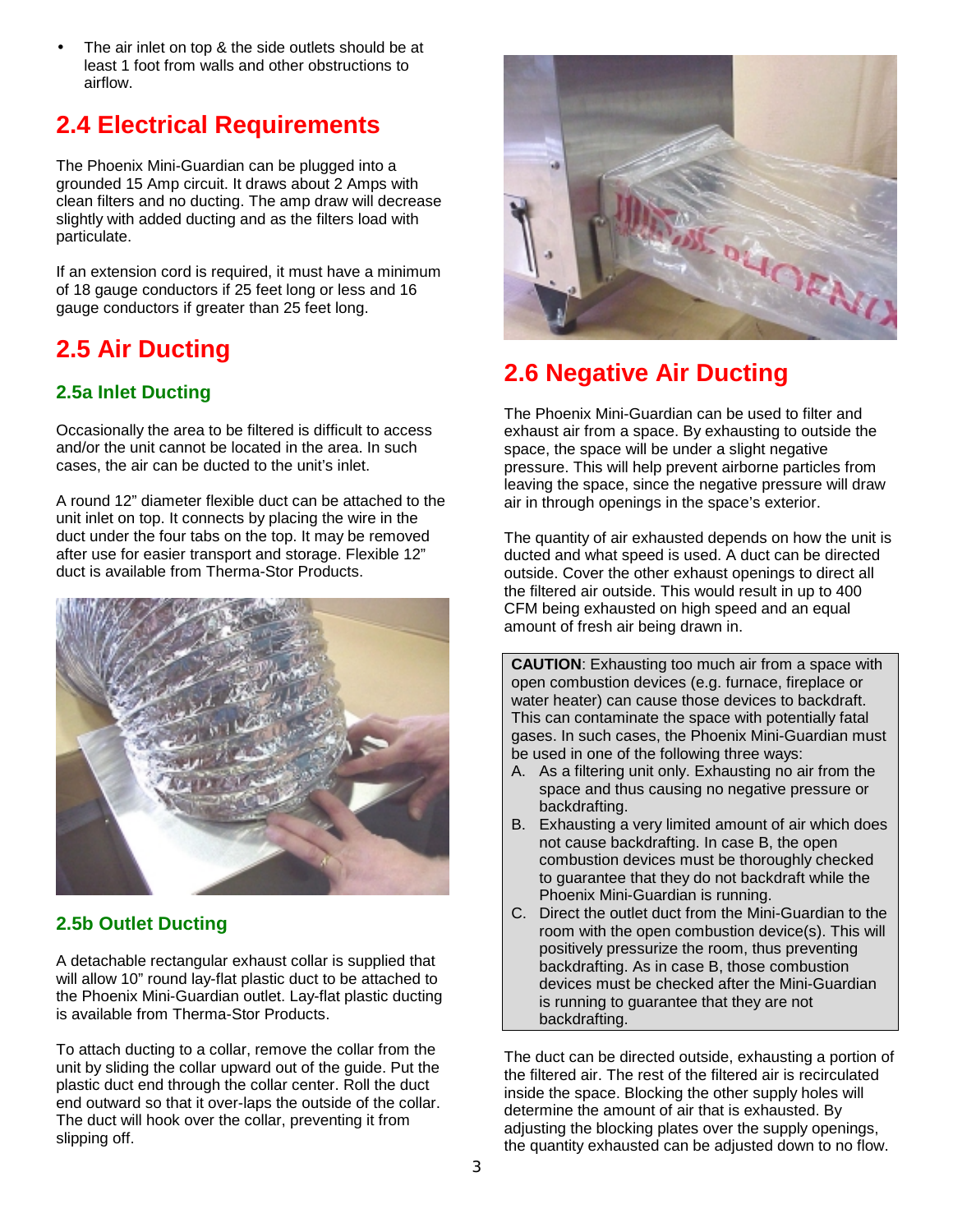To determine the exact amount exhausted, an airflow meter is required.

### **2.7 Power/Speed Control**

The power/speed switch is located in the recessed cavity on the unit front. When turned on to any speed, it powers the blower and hour meter.

Occassionally the blower may not start on low speed. If this occurs, rotate the speed control to high speed until the blower starts, then adjust it to a lower speed.

**CAUTION:** Do not remove the top to access the filters with the unit on. Removing the top and filters while running can: (A) expose potentially fatal high voltage electrical parts, and (B) expose the dangerous rotating blower impeller.

#### **2.8 Hour Meter**

A digital hour meter is located near the power/speed control on the unit front. It measures the cumulative time that the unit is turned on to tenths of an hour. It stores its total when the unit is unplugged. The previous total will be displayed when the unit is next turned on. It resets to zero after 99,999.9 hours of operation.

# **3 Maintenance**

# **3.1 Air Filters**

The standard Phoenix Mini-Guardian is equipped with three filters that progressively filter out smaller particles. An optional activated carbon/potassium permanganate filter can be used, giving a fourth stage of filter media (see Section 3.1a). These filters must be checked regularly. Operating the unit with dirty filters will reduce the airflow, but will do no harm to the unit. The unit can be run indefinitely with dirty filters.

The three standard filters used are listed below (as installed in the unit from top to bottom):

- A. Polyester media pad pre-filter. Actual size 15-3/4" x 15-3/4" x 1" thick. The white side faces up. This filter should be replaced when the airflow is reduced, it is visibly dirty or when it is contaminated by a previous job.
- B. 25 to 30% efficient (per ASHRAE 52.1-1992) pleated fabric filter. Actual size is 15-3/4" x 15-3/4" x 1-3/4". This filter should be changed when airflow is reduced or it is contaminated by a previous job.
- C. 99.97% DOP efficient HEPA filter. Actual size is 13- 7/8" OD x 24" x 8-7/8" ID. This filter should be changed when airflow is reduced or it is contaminated by a previous job.

#### **3.1A Activated Carbon/ Potassium Permanganate Filters**

Optional gas phase filters are available from Therma-Stor. They use a blend of activated carbon and potassium permanganate. This blend removes the vast majority of contaminants encountered in most filtering applications. The activated carbon removes the heavier volatile organics while the potassium permanganate removes lower molecular weight contaminants. This is well suited to the smoke odors present after fire damage.

The life of the media blend depends upon both the hours used and the contamination level. Another advantage of the blended media versus activated carbon only is that part of the blend changes color as it loads up with contaminants. It starts out black, then turns pink, then brown, and finally white. It is best changed when it passes the brown stage and begins to turn white. It has lost most of its effectiveness at that point. When these filters are installed, the pad filter does not need to be installed above them. This allows the operator to check the media color through the top grill of the unit without removing the top.

The filter is the same size as the pleated fabric filter. Install it above the pleated fabric filter. The pleated fabric filter catches carbon dust that comes off the carbon filter before it reaches the HEPA filter.

The refillable carbon filter is metal-framed and can be refilled with carbon blend media purchased in 5-gallon buckets. The amount of carbon blend media loaded into the filter can be adjusted to the particular amount of gas/ odor removal required.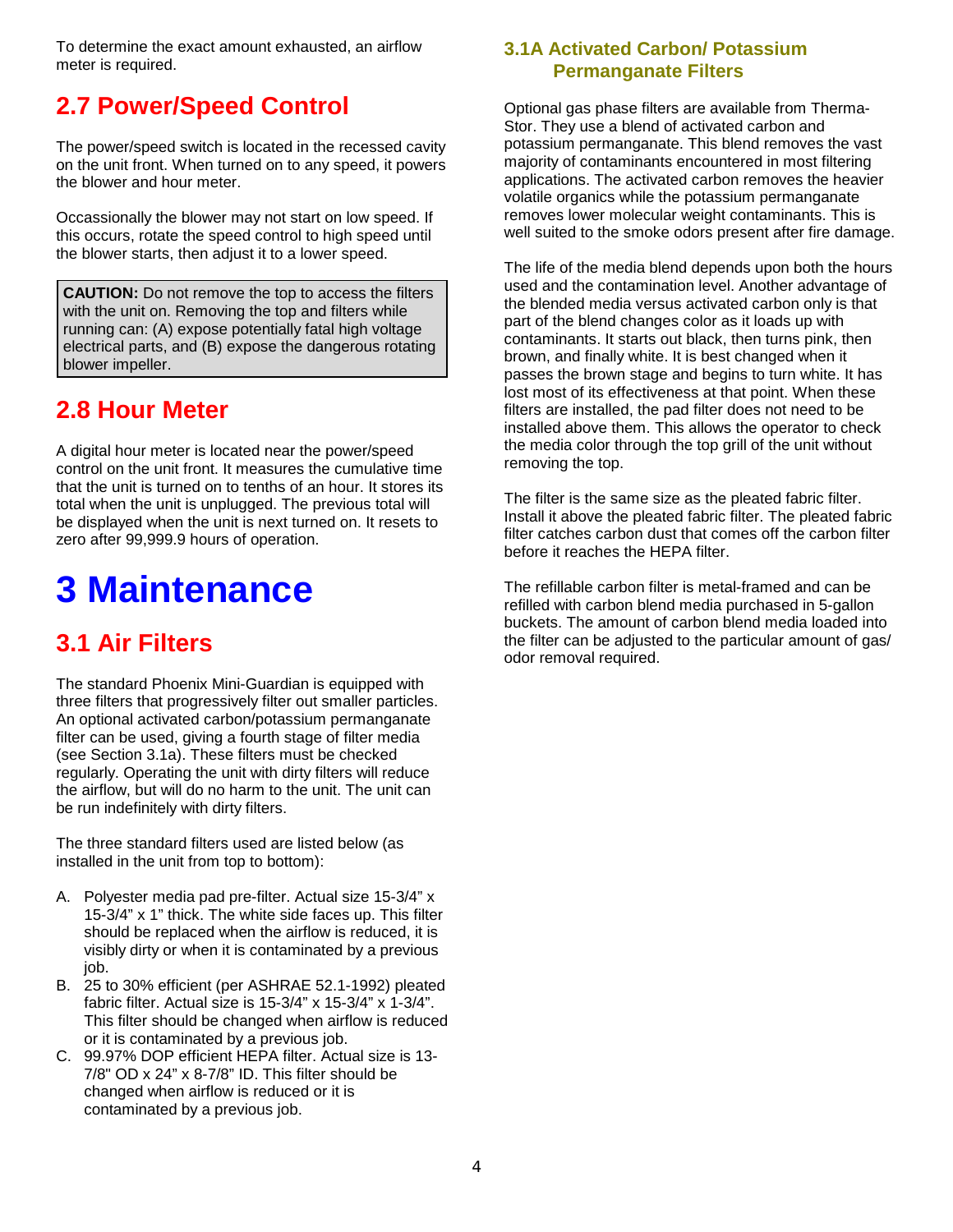### **3.2 Checking Airflow**

The airflow is checked using a Phoenix Kestrel 3000 airflow meter placed on the designated area on the top of the unit.



To check airflow:

- Remove any inlet ducting, but leave the top and all filters in place.
- Turn the unit on high. The airflow meter will indicate an air speed. Please set the air meter to read FPM (refer to the meter instructions to set the mode). To determine CFM see the chart below:

| Kestrel 3000 FPM |                                                                      |  |  |  |  |  |  |  |  |  |
|------------------|----------------------------------------------------------------------|--|--|--|--|--|--|--|--|--|
|                  | 700   650   600   550   500   450   400   350   300   250   200  150 |  |  |  |  |  |  |  |  |  |
|                  | 400   371   343   320   286   263   235   208   182   153   120   87 |  |  |  |  |  |  |  |  |  |
| <b>CEM</b>       |                                                                      |  |  |  |  |  |  |  |  |  |

Airflow on high speed with all filters clean and no ducting is about 400 CFM. The unit can be run with very dirty filters and virtually no flow without harming the unit. The operator's decision to change filters should be based on filter cost vs. the unit's filtering effectiveness. If airflow is 200 CFM vs. 400 CFM, the unit will filter particles from a space at half the rate. The operator must judge if that is acceptable.

If the operator determines the filters should be changed due to low airflow, it is most economical to change them in the following order:

Change the pad pre-filter (top) first. This is the least expensive filter. Recheck the airflow. If the airflow is acceptable, no other filters need to be changed.

Change the pleated fabric filter (middle) second. It is the second least expensive filter. Recheck the airflow. If acceptable, the HEPA filter does not need changing.

If the airflow is still too low, the HEPA filter must be changed. To remove the HEPA filter, follow these steps: 1. Loosen the two 3/8" thumbscrews that secure the HEPA filter.



2. Push down on the filter hold-down bar and out on the back of the cabinet to disengage the two "ears" from the back of the cabinet. Rock the filter hold-down bar up towards the front of the cabinet.



3. Disengage the screw and spacer from the hole in the front of the cabinet and remove the filter hold-down bar.

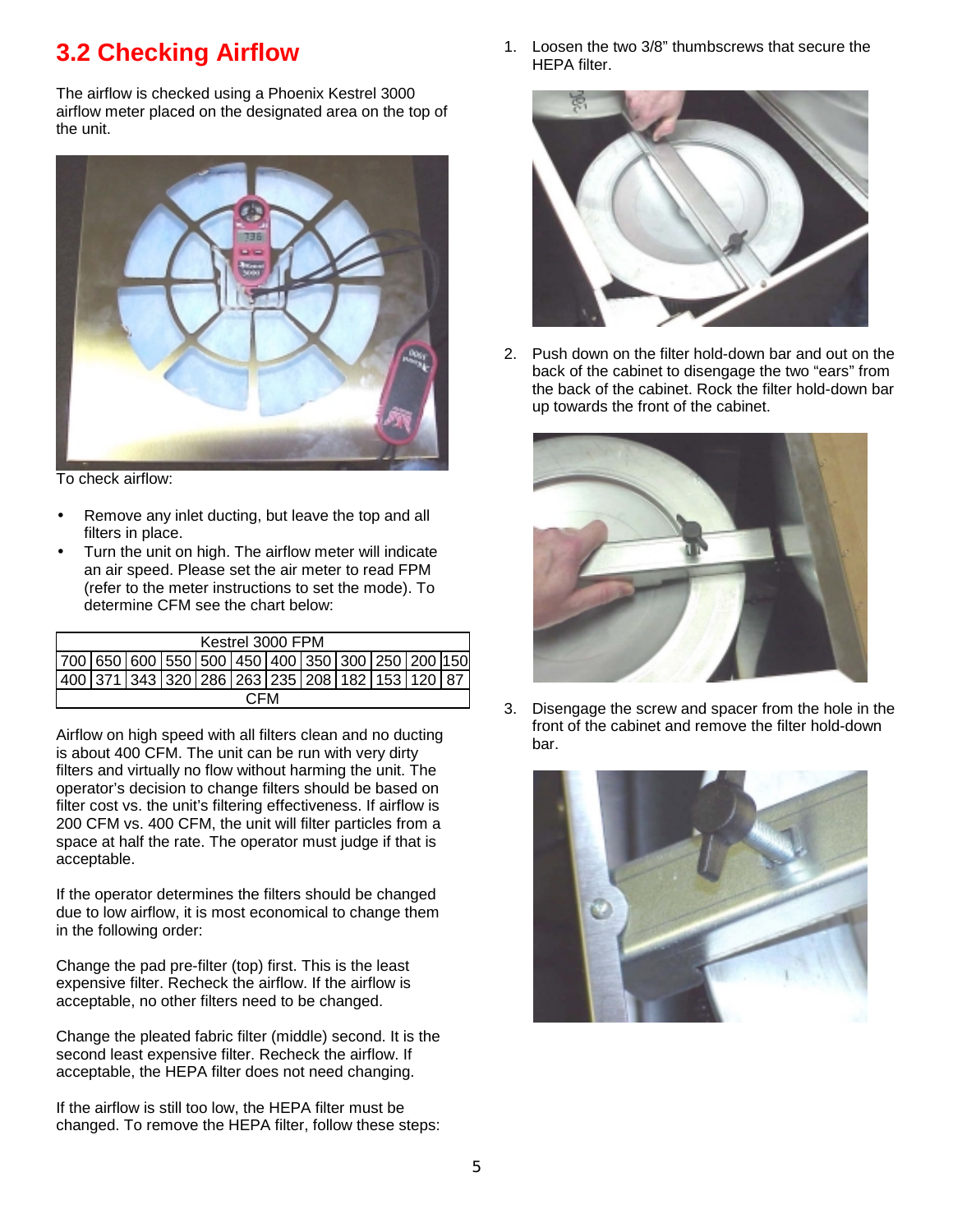4. Lift the old filter straight up and out of the cabinet. Place the new HEPA filter with the open side down, into the cabinet. Be sure the four bumpers on the base center it.



# **4 Service**

**CAUTION:** Servicing the Phoenix Mini-Guardian with its high voltage circuitry presents a health hazard that could result in death, serious bodily injury, and/or property damage. Only qualified service people should service this unit.

#### **4.1 Warranty**

A warranty certificate has been enclosed with this unit. Read it before any repair is initiated. If a warranty repair is required, call the factory first at 1-800-533-7533 for warranty claim authorization and technical assistance.

## **4.2 Blower Replacement**

**OCCASSIONALLY THE BLOWER MAY NOT START ON LOW SPEED. IF THIS OCCURS, ROTATE THE SPEED CONTROL TO HIGH SPEED UNTIL THE BLOWER STARTS, THEN ADJUST IT TO LOW SPEED.**

Follow the steps below to change the blower:

- 1. Unplug the power cord.
- 2. Remove the top and all air filters.
- 3. Remove the rear electrical guard held inside the unit by four ¼" machine screws and nuts.



4. Remove the cable clamp holding the blower cable and ground terminals. Remove the ground wire from the mounting screw. Disconnect the black and brown wires from the run capacitor, and cut the blue wire near the wire nut.



- 5. Remove the ¼" machine screws holding the base to the cabinet. Remove the base from the cabinet.
- 6. Remove the four 4 mm machine screws that hold the motor to the lower base. Remove the cable clamp that holds the blower cable to the bottom of the base.

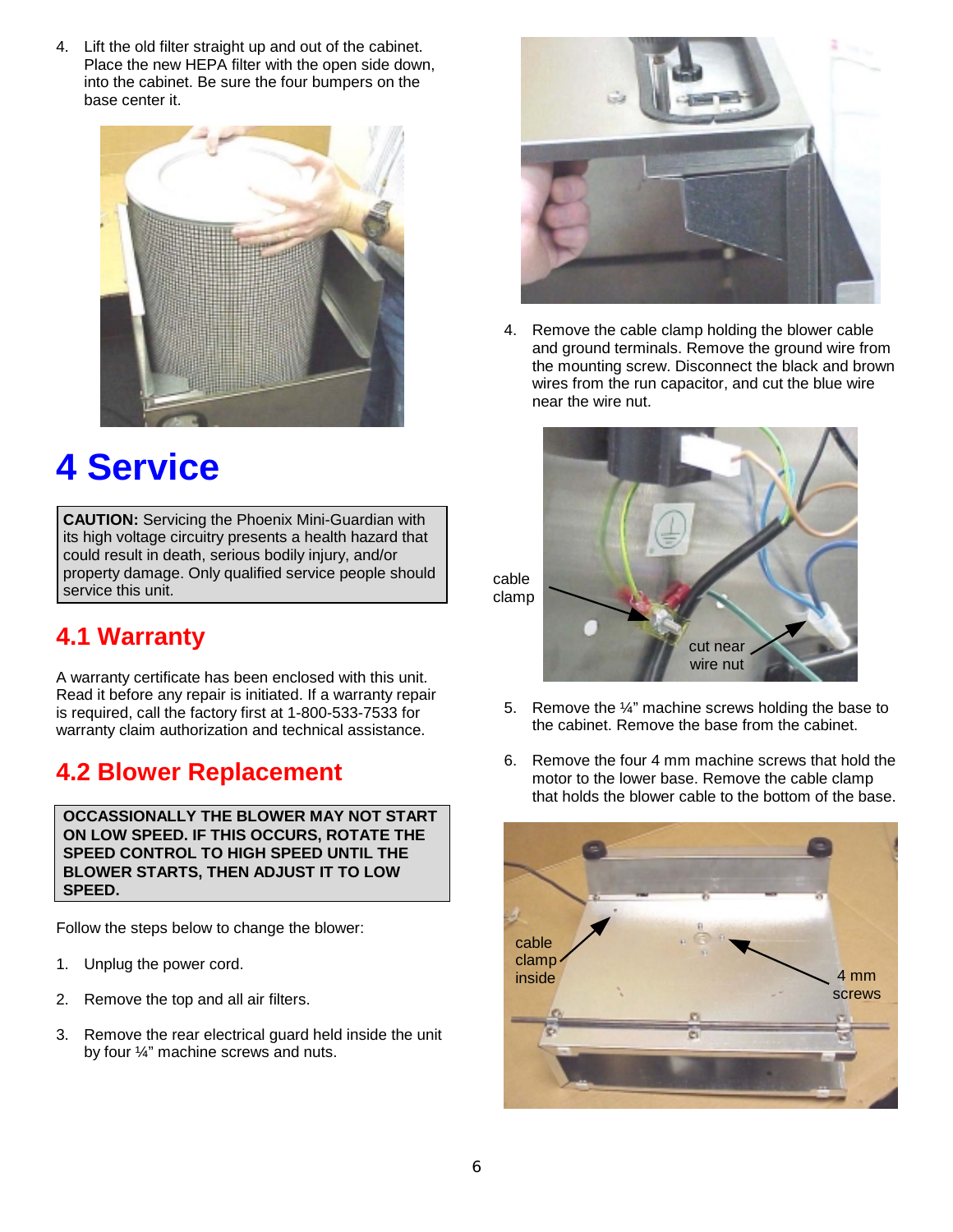7. Remove the strain relief bushing holding the blower cable in the top of the base.



8. Using a pliers, twist the tabs of the base supports to align with the slots. Remove only one of the base supports (see below). Spread the base apart slightly to remove the blower.



- 9. Remove the four 4mm machine screws and lock washers securing the blower.
- 10. Reverse this procedure to reassemble with the new blower.